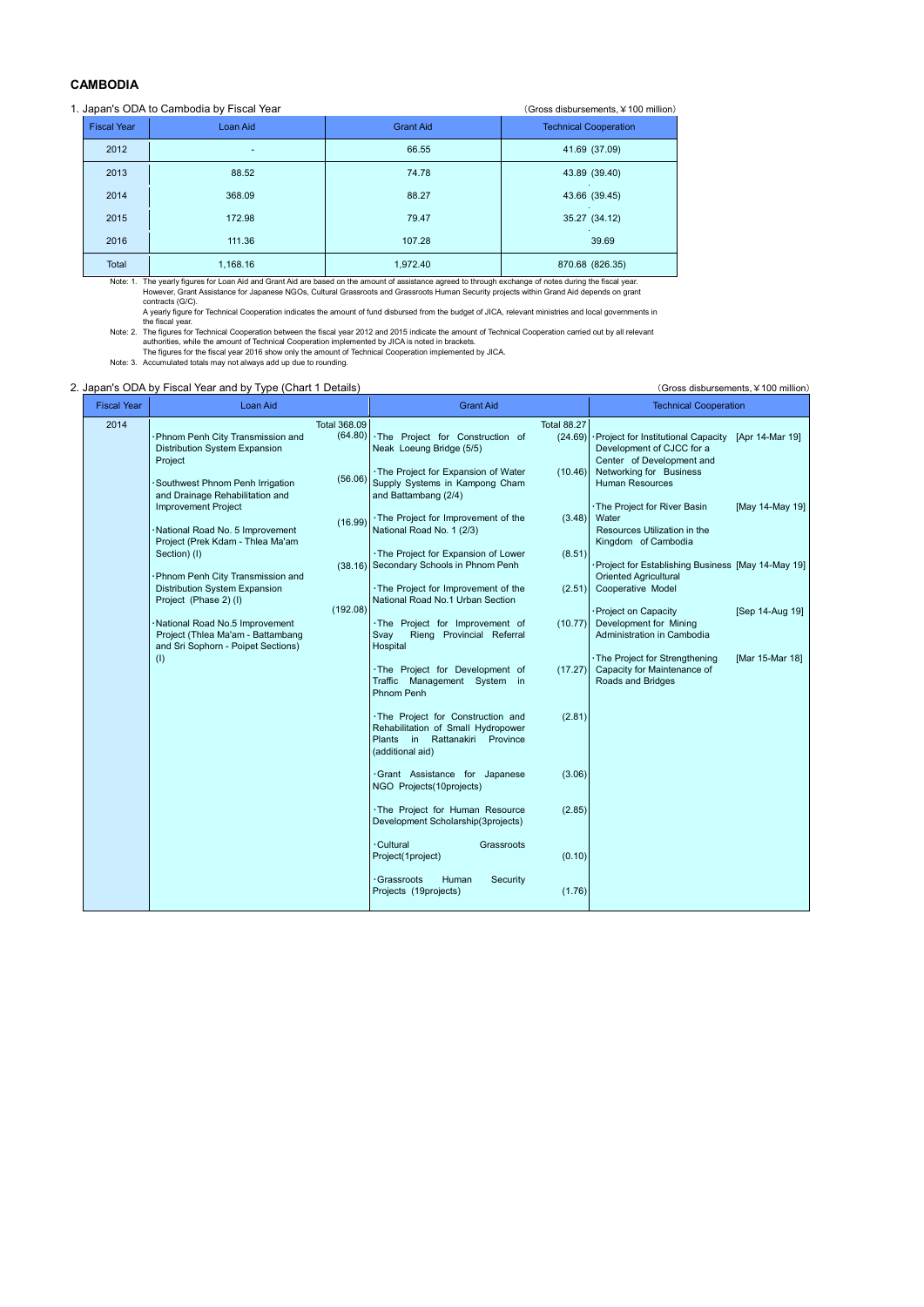| 2015  | National Road No. 5 Improvement<br>Project (Prek Kdam - Thlea Ma'am<br>Section) (II) | <b>Total 172.98</b><br>(172.98) | The Project for Improvement of the<br>National Road No. 1 (3/3)<br>The Project for Expansion of Water<br>Supply Systems in Kampong Cham<br>and Battambang (3/4) | <b>Total 79.47</b><br>(12.20)<br>(10.92) | Project for Capacity<br>Development of General<br>Department of Taxation(GDT)<br>Under the Framework of PFM<br>Reform of Cambodia, Phase 2 | [Aug 15-Aug 18]             |
|-------|--------------------------------------------------------------------------------------|---------------------------------|-----------------------------------------------------------------------------------------------------------------------------------------------------------------|------------------------------------------|--------------------------------------------------------------------------------------------------------------------------------------------|-----------------------------|
|       |                                                                                      |                                 | The Project for Expansion of Water<br>Supply System in Kampot (1/3)                                                                                             | (2.29)                                   | Project for Improving TVET<br>Quality to Meet the Needs of<br>Industries                                                                   | [Sep 15-Mar 20]             |
|       |                                                                                      |                                 | The Project for Improvement of<br><b>Equipment for Demining Activities</b><br>(Phase VII)                                                                       | (13.72)                                  |                                                                                                                                            |                             |
|       |                                                                                      |                                 | The Project for Rehabilitation of the<br>Chroy Changwar Bridge                                                                                                  | (33.43)                                  |                                                                                                                                            |                             |
|       |                                                                                      |                                 | Grant Assistance for Japanese<br>NGO Projects(5projects)                                                                                                        | (2.32)                                   |                                                                                                                                            |                             |
|       |                                                                                      |                                 | The Project for Human Resource<br>Development<br>Scholarship(3projects)                                                                                         | (2.99)                                   |                                                                                                                                            |                             |
|       |                                                                                      |                                 | <b>Grassroots Human Security</b><br>Projects (18projects)                                                                                                       | (1.61)                                   |                                                                                                                                            |                             |
|       |                                                                                      |                                 |                                                                                                                                                                 |                                          |                                                                                                                                            |                             |
|       |                                                                                      |                                 |                                                                                                                                                                 |                                          |                                                                                                                                            |                             |
|       |                                                                                      |                                 |                                                                                                                                                                 |                                          |                                                                                                                                            |                             |
| 2016  | National Road No. 5 Improvement<br>Project (Battambang - Sri<br>Sophorn) (II)        | <b>Total 111.36</b><br>(111.36) | The Project for Expansion of Water<br>Supply Systems in Kampong Cham<br>and Battambang (4/4)                                                                    | <b>Total 107.28</b><br>(1.80)            | Project for improving continuum [May 16-May 21]<br>of care with focus on intrapartum<br>and neonatal care                                  |                             |
|       |                                                                                      |                                 | The Project for Expansion of Water<br>Supply System in Kampot (2/3)                                                                                             | (6.03)                                   | Project for Modernization of<br>Vehicles Registration and<br>Inspection Administration                                                     | [Aug 16-Sep 19]             |
|       |                                                                                      |                                 | Food Assistance (through WFP)                                                                                                                                   | (2.20)                                   | System (MVRI)                                                                                                                              |                             |
|       |                                                                                      |                                 | The Programme for Integrated Mine<br>Clearance and Landmine Victim<br>Assistance (Phase III)                                                                    | (18.10)                                  | Project for Improvement of<br>Marine Aquaculture Seed<br><b>Production Techniques</b>                                                      | [Nov 16-Nov 19]             |
|       |                                                                                      |                                 | The Project for Expansion of Water<br>Supply System in Kampong Thom                                                                                             | (32.71)                                  | The Project for Establishing<br>Foundation for Teacher<br>Education College (E-TEC)                                                        | [Jan 17-Dec 22]             |
|       |                                                                                      |                                 | The Project for Expansion of<br>Distribution Lines in Southern<br><b>Economic Corridor</b>                                                                      | (8.93)                                   | The Project for Improvement of<br>Public Bus Operation in Phnom<br>Penh                                                                    | [Jan 17-Dec 20]             |
|       |                                                                                      |                                 | The Project for Improvement of<br>Transportation Capacity of Public<br>Bus in Phnom Penh                                                                        | (13.96)                                  | Project on Gender<br>Mainstreaming for Women's<br>Economic Empowerment                                                                     | [Mar 17-Feb 22]             |
|       |                                                                                      |                                 | The Project for Flood Protection<br>and Drainage Improvement in the<br>Phnom Pehn Capital City (Phase<br>IV) (Detailed Design)                                  | (1.09)                                   | The Project for Capacity<br>Enhancement on Environmental<br>and Social Considerations in                                                   | [Jan 17-Dec 19]             |
|       |                                                                                      |                                 | The Project for Improvement of<br>Battambang Provincial Referral<br>Hospital                                                                                    | (14.53)                                  | Implementing Agency in Road<br>Sector                                                                                                      |                             |
|       |                                                                                      |                                 | Grant Assistance for Japanese<br>NGO Projects(6projects)                                                                                                        | (3.14)                                   |                                                                                                                                            |                             |
|       |                                                                                      |                                 | The Project for Human Resource<br>Development<br>Scholarship(3projects)                                                                                         | (3.16)                                   |                                                                                                                                            |                             |
|       |                                                                                      |                                 | <b>Grassroots Human Security</b><br>Projects (17projects)                                                                                                       | (1.64)                                   |                                                                                                                                            |                             |
| Total |                                                                                      | 1,168.16                        |                                                                                                                                                                 | 1,972.40                                 | 870.68<br>Acceptance of Trainees<br>Dispatch of Experts                                                                                    | (826.35)<br>15,666<br>5,593 |

Note: 1. Same as the Chart 1's Note.<br>Note: 2. Projects registered for the fiscal year 2014 and 2015 are projects that started after the fiscal year 2014 and that were on-going as of April 2016. Projects<br>Note: 2. Pregistere